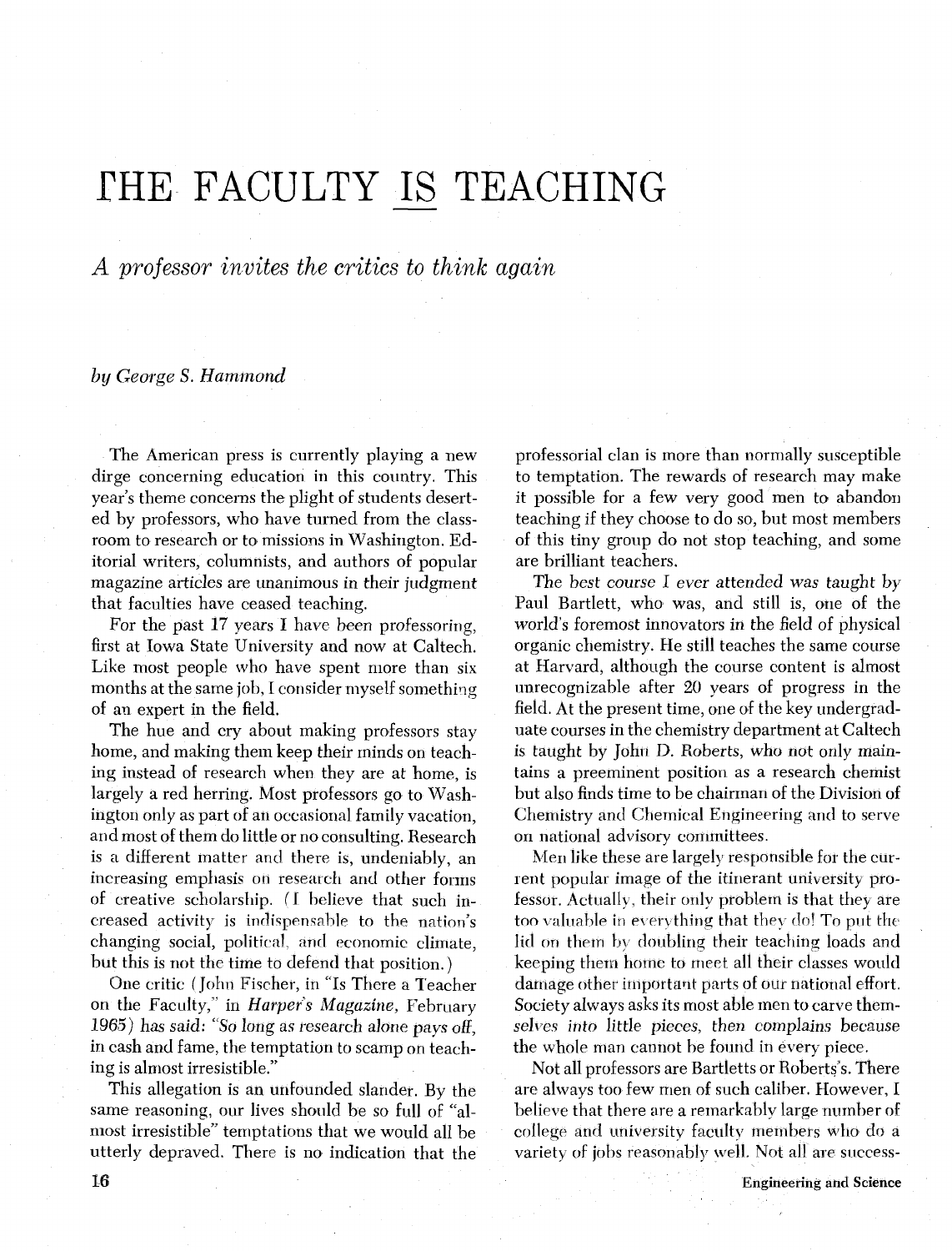ful, and some end up doing a poor job in teaching, research, or both. But usually such men are replaced before they acquire tenure, if a more promising candidate can be found.

A popular bit of mythology is the belief that only research accomplishment counts toward promotion to tenure. At both Iowa State and Caltech there are tenure faculty members whose contributions are almost exclusively in the teaching program. At both institutions there are full professors whose principal claim to fame is successful research; they do little or no teaching. In each of these schools the research group is the larger of the two, but the two groups *together* form only a minority of the faculties.

These examples seem to be typical of the country's major institutions. Award of a tenure appointment on the basis of either teaching or research alone is a luxury that no institution can afford very often. To earn such an appointment on the basis of research alone, a young man must be extraordinarily productive and his work must be of genuinely high quality; volume alone is not enough. To obtain tenure on the basis of teaching alone requires equally brilliant classroom performance.

#### *The mechanics of the academic system*

Most people are ignorant of the mechanics of the academic system, and general misconception has probably been increased by a recent article ("President Under the Gun," *Life,* January 15, 1965) implying that college presidents play a leading role in judging faculty performance. In most first-class institutions, recommendations concerning new appointments and promotions originate with the tenured members of departments and are relayed by way of the department chairmen and higher administrative officials to the governing body of the institution. Presidents and deans seldom raise objections based upon their own evaluation of the competence of candidates. The administration may raise questions concerning the man's performance in teaching and research or may question the wisdom of very rapid promotion, but such questions are usually intended as guidelines to general institutional policy and are intended to serve as a subtle brake on departments that might otherwise plan unlimited expansion.

Thus, the prinicpal responsibility for recommending promotion lies with those who are in the best position to judge both a man's research and his teaching. Such judgment is certainly fallible because it can be influenced by personal feelings; and to some extent it should be. A man must be an extraordinarily good teacher or researcher if he is to be

**Tune 1965** 

an over-all asset to a department in which he is an outstandingly poor citizen. Moreover, most of us don't pretend to understand the work of all our colleagues thoroughly and one is often forced to make educated guesses concerning the real value of either their research or their teaching. Since even a man's departmental colleagues may have some doubt in their evaluation, they are likely to seize upon any facet of performance that seems to be clearly definitive. If a man has no published work to show for five or six years of research the decision is easy, and a *superficial* account of the action will indicate that only research was taken into consideration.

No university department will knowingly abandon its teaching functions. The image of a department is created not only by research publications but also by the professional performance of students from that department. A good departmental image is precious since it largely determines the caliber of incoming graduate students, helps lure strong new faculty members, and lends strength to requests for research funds from external sources. Furthermore, the status of the department within the university community rests, in part, on the caliber of instruction provided for students majoring in other departments. In the long run, any department that is notably remiss in general instruction will suffer. Finally, since professors are usually people who take pride in their work, the desire to do a decent job of teaching provides strong motivation, regardless of current criticism.

## *Teaching performance*

Thus teaching performance receives more than casual attention in discussions concerning appointments and promotions. After all, the discussants realize that if they recommend promotion of a miserable teacher, they will have to assume correspondingly greater teaching responsibility themselves. Careful weighing of important, and sometimes conflicting, factors usually leads to as wise a decision as could be expected under any system. This is likely to be true even in departments where the members can seldom reach a consensus on any other subject. Academic perquisites, although often criticized by the general public, carry with them grave responsibilities that are generally taken seriously by faculty members. Over-all, I believe that faculty evaluation of the job done by younger colleagues within the department is usually severe but reasonably just.

Understanding the mechanics of promotion is important since about the only member of the aca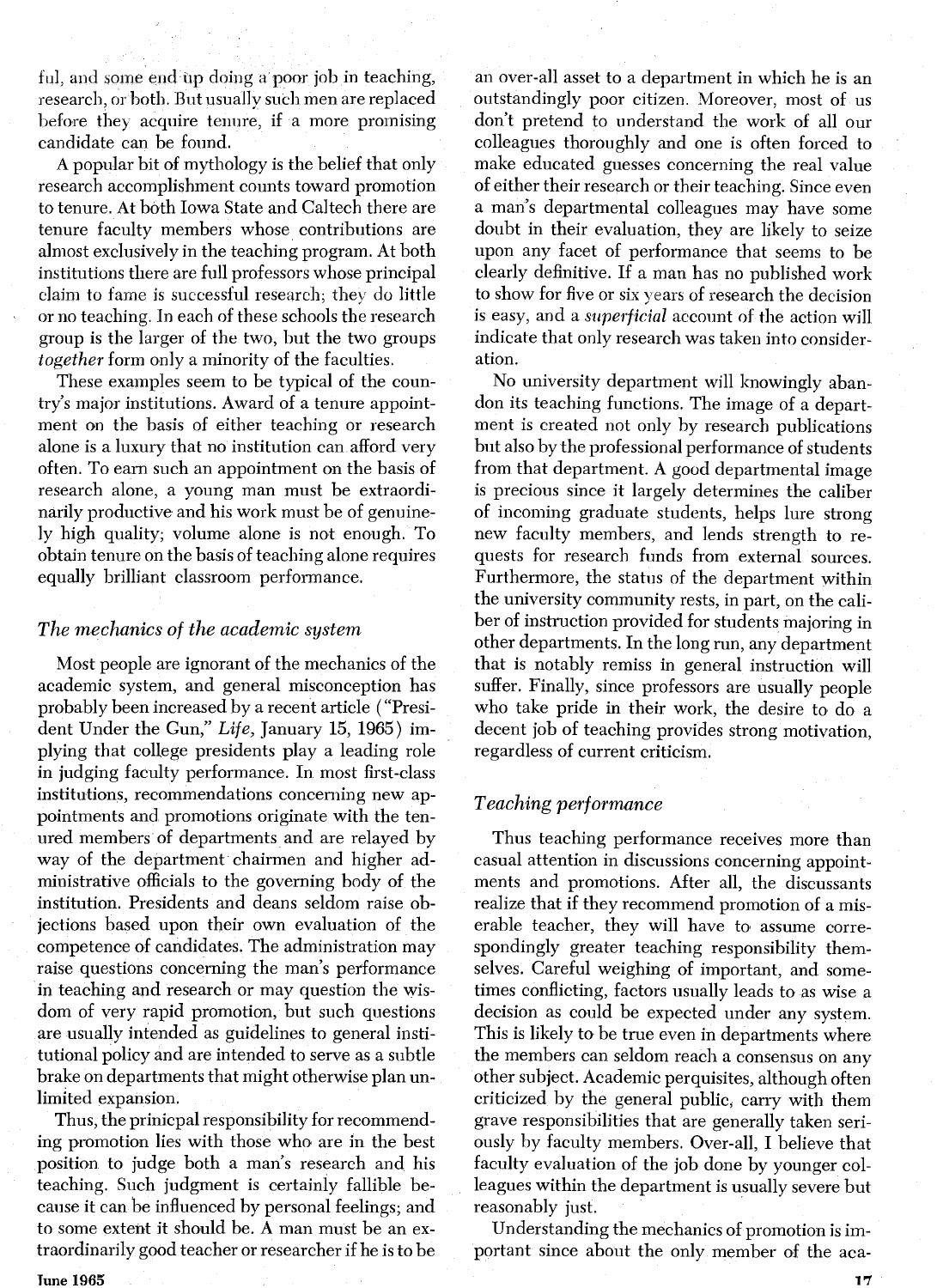demic community who now enjoys public sympathy is the struggling young Mr. Chips who gets the sack because he has no time for research **("A** Teacher Sweats It Out," *Life,* January 22, 1965). Careful scrutiny usually shows that the unfortunate young instructor is a fine fellow, a good but not truly inspired teacher, and a man who has ideas about research that never quite come to fruition. The senior members of the department hate to let him go, but after long debate they decide that he does not have as much promise as one of the several dozen other young men looking for instructorships in the department. If he were a brilliant teacher and had produced a modicum of good research, he would probably have been promoted, as was his peer who is only a tolerable teacher with a sensational research record. Currently, there is a tendency to weigh research performance a little more heavily than teaching in the difficult borderline case of a man who teaches fairly well, and does fairly good research. This bias is partly faddism, but it also makes sense for other reasons. Acceptable teaching requires less creativity than acceptable research, although superlative performance in either field demands outstanding originality.

Many outsiders fear that when a faculty member receives tenure he will become lazy and incompetent. There may be such cases, but I personally have never seen one and have heard of only a very few. Certainly the entrenched loafer is not a major menace to higher education. Some men who have pushed hard to obtain tenure subsequently appear to have fired most of their creative ammunition in the big assault. Such men are seldom lazy, or they would never have made the grade in the first place, and sometimes, as the fervor for research wanes, they become real teaching stalwarts of their departments. They may also, sooner or later, undertake administrative work with the same kind of vigor displayed in research during their earlier years as instructors and assistant professors.

## *The panaceas*

The sidewalk academicians are forever discovering new gimmicks that would surely cure educational maladies, if only the academic community were not too conservative to accept innovation. Unfortunately, most of the panaceas are as old as the hills and have either been found to have limited usefulness or to be impractical for widespread application.

One of the "new" academic procedures frequently recommended is the establishment of studentrating systems. Such schemes have been cropping up for years on many campuses, and I have been rated as a teacher by extensive student-rating forms at both Iowa State and Caltech-the first time at least ten years ago. The results have always been interesting. One member of a class of home economics students found my lectures quite lively but was disturbed by the rip in the back of my brown sports jacket. The one clear conclusion that I have drawn from the critical surveys is that classes are collections of individuals. Methods that are pleasing to some will bore others. **A** discussion that seems crystal clear to one will seem obscure to another. On the whole, student ratings are helpful, but they provide no magic formulas for success.

With respect to actual teaching procedures and curriculum content, professors are cut to no set pattern. Some are hopelessly conservative and others are recklessly liberal. Here at Caltech, a hotbed of research prize winners and honorary citizens of Washington, academic instruction is a continual subject for conversation and changes constantly appear. This year, after weeks of study and debate, the faculty voted to try giving freshmen only *pass*  and *fail* grades in a two-year experiment. Simultaneously a new system for advising freshmen was instituted; consequently 16 senior faculty members are now advising small groups ( 10-20) of freshmen.

Recently Richard Feynman, one of the world's best theoretical physicists, spent two years of intensive work in redoing the freshman and sophomore physics courses. Some students found the product brilliant while others considered it terrible. However, they all had the experience of seeing Feynman in action and none considered him dull or the course conservative.

# *External examiners*

I was especially amused by a suggestion of John Fischer's in his *Harper's* editorial. He has heard that Swarthmore augments its honors programs by using external examiners, and he accuses the academic fraternity of cowardice for not making general use of this means of indirect self-examination.

The principal barrier to widespread implementation of such a plan is neither money nor academic conservatism; it is the *demand* on *the time and efforts of the external examiners.* Consider the number of man-hours that would be required to conduct an oral examination with an external examiner for every graduating college senior in the country. The examinations would necessarily be spread over several months and would involve thousands of people. The amount of travel by professors to Washington would be dwarfed by comparison with the annual